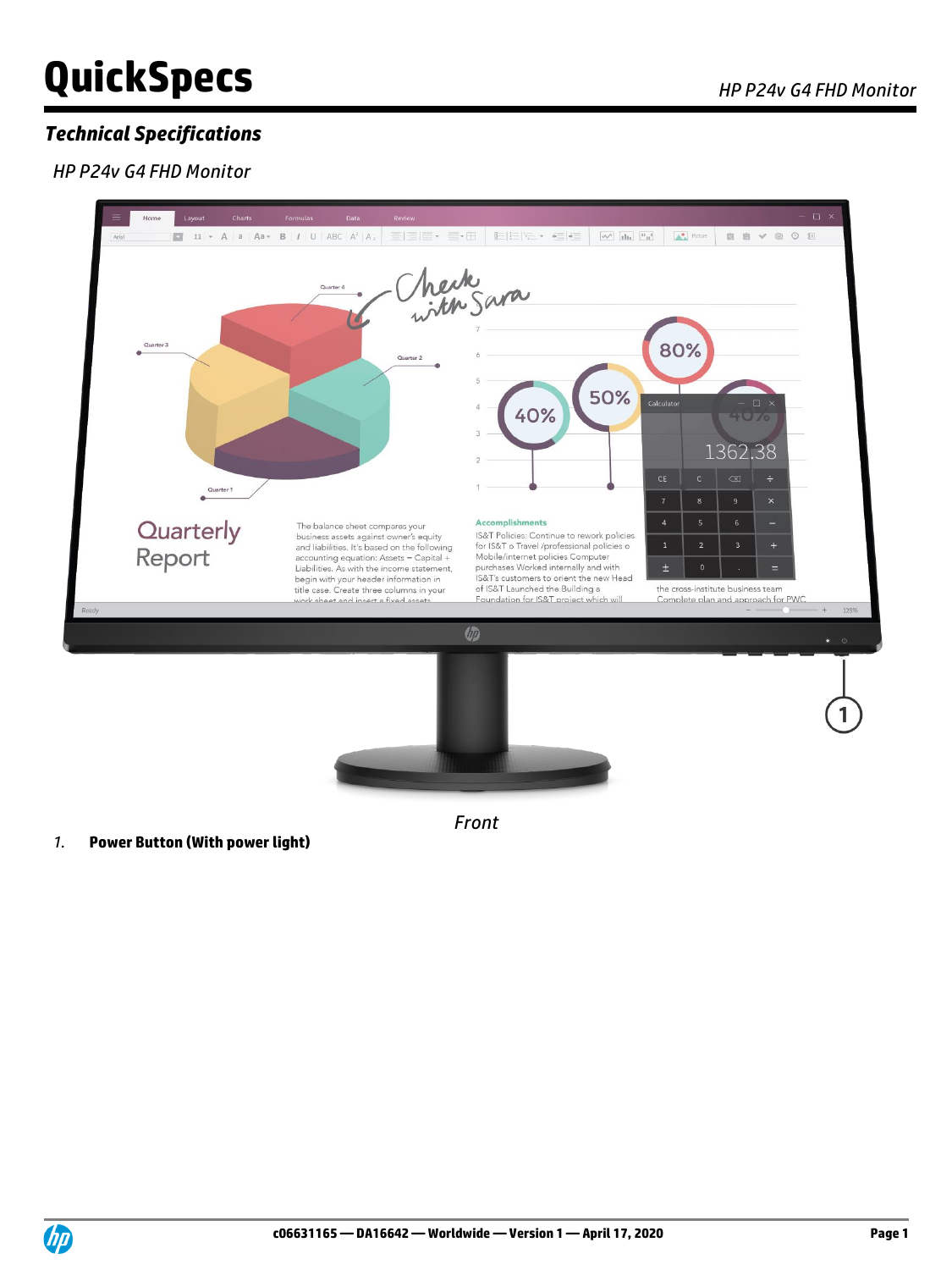### *Technical Specifications*

*HP P24v G4 FHD Monitor*



*Back*

- 
- 
- 
- *1.* **Power Button** *4.* **HDMI Port**
- *2.* **OSD Buttons** *5.* **VGA Connector**
- *3.* **Power Connector** *6.* **Security Cable Slot**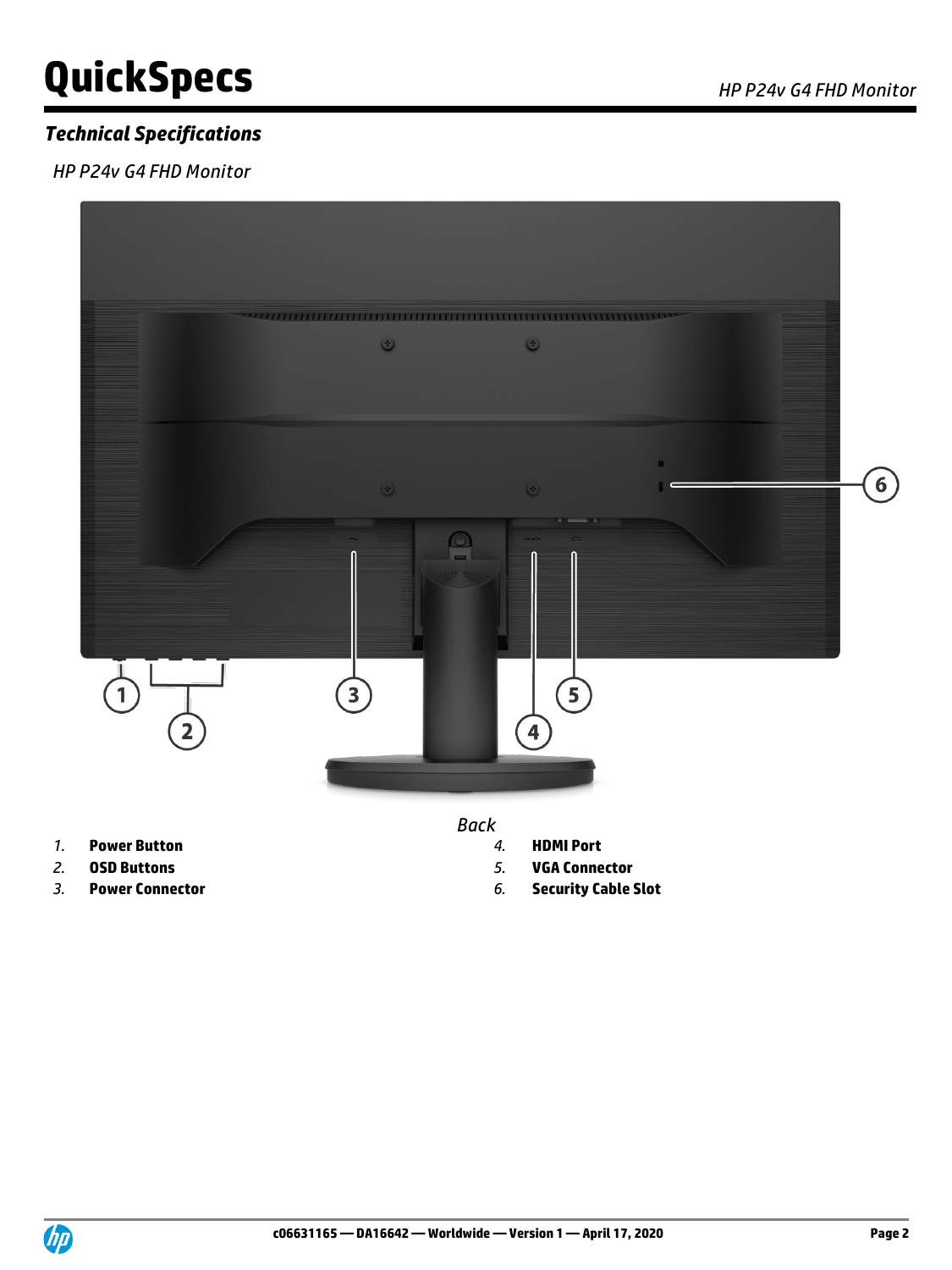### *Technical Specifications*

### *Models:* **9TT78AA, 9TT78A6, 9TT78A7, 9TT78AS, 9TT78AT, 3F564AV**

| Panel                            | Display Size (Diagonal)                                                                                                                                                             | 23.8-inch                           |
|----------------------------------|-------------------------------------------------------------------------------------------------------------------------------------------------------------------------------------|-------------------------------------|
| <b>Specifications</b>            |                                                                                                                                                                                     |                                     |
|                                  | <b>Panel Technology</b>                                                                                                                                                             | <b>IPS</b>                          |
|                                  | <b>Curved Panel</b>                                                                                                                                                                 | No                                  |
|                                  | Refresh Rate                                                                                                                                                                        | 60 Hz                               |
|                                  | <b>Panel Bit Depth</b>                                                                                                                                                              | 8 bit                               |
|                                  | <b>Aspect Ratio</b>                                                                                                                                                                 | 16:9                                |
|                                  | <b>Brightness - Typical</b>                                                                                                                                                         | $250 \text{ cd/m}^2$                |
|                                  | <b>HDR Peak Brightness - Typical</b>                                                                                                                                                | N                                   |
|                                  | <b>Static Contrast Ratio - Typical</b>                                                                                                                                              | 1000:1                              |
|                                  | <b>Static Contrast Ratio - Minimum</b>                                                                                                                                              | 700:1                               |
|                                  | <b>Dynamic Contrast Ratio</b>                                                                                                                                                       | 8M:1 (min.)                         |
|                                  | <b>Contrast Ratio (HDR)</b>                                                                                                                                                         | N                                   |
|                                  | <b>Flicker Free</b>                                                                                                                                                                 | Yes                                 |
|                                  | <b>Pixel Pitch</b>                                                                                                                                                                  | 0.2745 X 0.2745 mm                  |
|                                  | Pixels Per Inch (PPI)                                                                                                                                                               | 92.56                               |
|                                  | <b>Backlight Lamp Life</b>                                                                                                                                                          | <b>30k minimum</b>                  |
|                                  | (to half brightness - in hours)                                                                                                                                                     |                                     |
|                                  | <b>Backlight Type</b>                                                                                                                                                               | Edge - lit                          |
|                                  | <b>Screen Treatment</b>                                                                                                                                                             | Anti - glare                        |
|                                  | <b>Hardness</b>                                                                                                                                                                     | 3H                                  |
|                                  | Haze                                                                                                                                                                                | 25%                                 |
|                                  | Response Time - Typical                                                                                                                                                             | 5ms GtG (with overdrive)            |
|                                  | Horizontal Viewing Angle (typical CR>10)                                                                                                                                            | $178^\circ$                         |
|                                  | Vertical Viewing Angle (typical CR>10)                                                                                                                                              | $178^\circ$                         |
|                                  | Panel Active Area (w x h)                                                                                                                                                           | 527.04 x 296.46 mm                  |
|                                  | Variable Refresh Technology                                                                                                                                                         | N                                   |
|                                  | <b>NOTE: Performance specifications represent</b><br>the typical specifications provided by HP's<br>component manufacturers; actual<br>performance may vary either higher or lower. |                                     |
| <b>Color Gamut</b><br>Coverage   | <b>NTSC</b>                                                                                                                                                                         | 72%                                 |
| Color<br>Management              | <b>Factory Color Presets</b>                                                                                                                                                        | <b>Native</b>                       |
|                                  | Color Space / Subsampling Support                                                                                                                                                   | RGB 4:4:4, YCBCR 4:4:4, YCBCR 4:2:2 |
|                                  | <b>RGB Channel Adjust</b>                                                                                                                                                           | Yes, Gain                           |
|                                  | <b>Integrated Calibration Instrument</b>                                                                                                                                            | No                                  |
|                                  | Standalone / Schedulable Calibration                                                                                                                                                | No                                  |
|                                  | <b>Scriptable Calibration</b>                                                                                                                                                       | No                                  |
|                                  | Default Color Temperature                                                                                                                                                           | Neutral (6500K)                     |
| Monitor<br><b>Specifications</b> | Bezel                                                                                                                                                                               | 3 - sided Micro Edge                |
|                                  | Color                                                                                                                                                                               | <b>Black Head</b>                   |
|                                  | Tilt                                                                                                                                                                                | $-5^\circ$ to + 22 $^\circ$         |
|                                  | <b>Swivel</b>                                                                                                                                                                       | <b>No Swivel</b>                    |
|                                  | Pivot                                                                                                                                                                               | <b>No Pivot</b>                     |
|                                  | <b>Height Adjust Range</b>                                                                                                                                                          | No height adjust                    |
|                                  | <b>VESA Mounting</b>                                                                                                                                                                | 100 mm x 100 mm (bracket included)  |

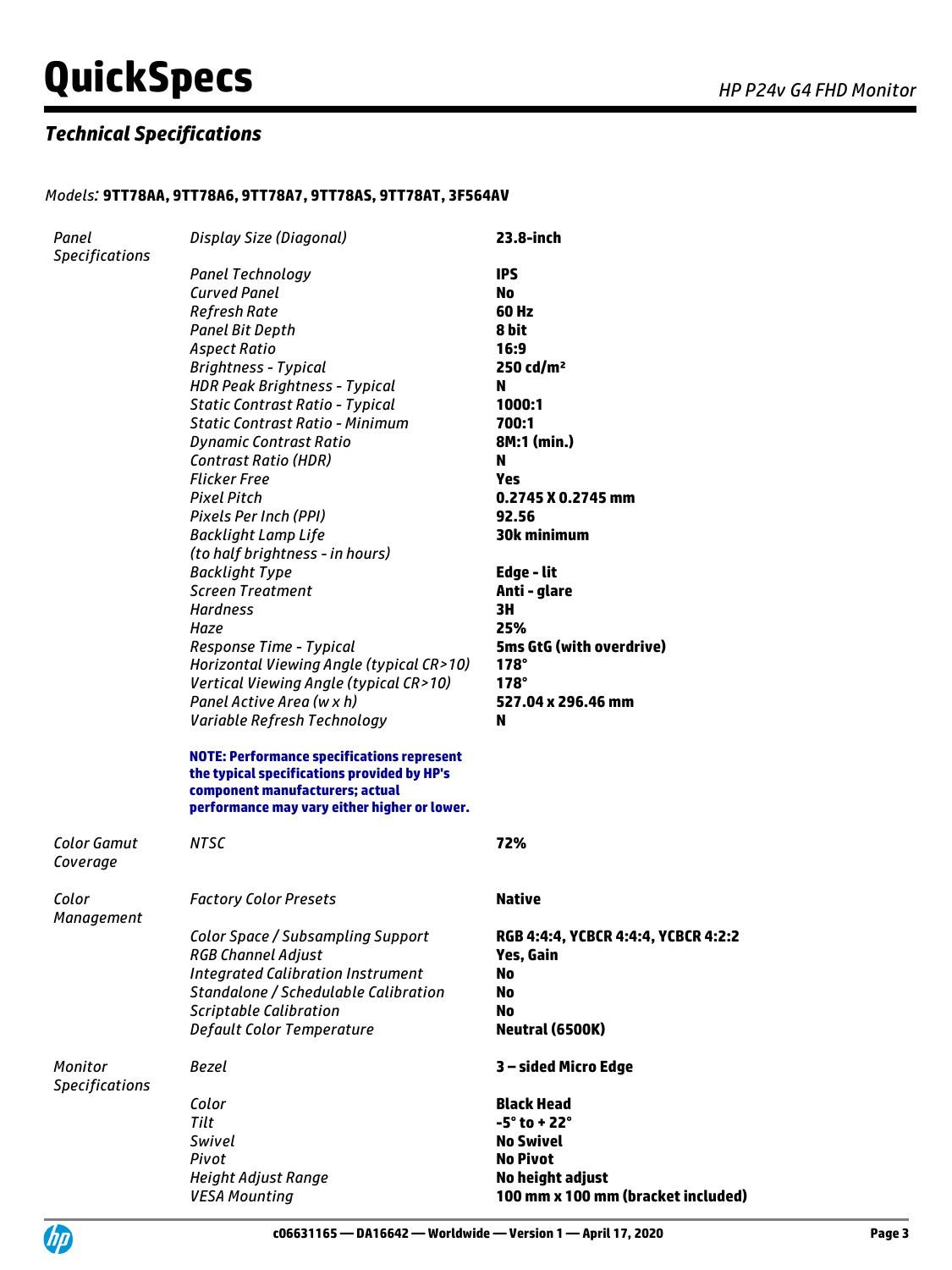### *Technical Specifications*

|                                                         | <b>Integrated Privacy Filter</b><br><b>Security Lock Ready</b><br><b>Detachable Stand</b><br>Warranty                                | <b>No</b><br><b>Standard Security Lock Slot</b><br><b>Yes</b><br>3/3/0: AMS; EMEA; APJ-TW, ANZ, JPN, VIET, THAI  |
|---------------------------------------------------------|--------------------------------------------------------------------------------------------------------------------------------------|------------------------------------------------------------------------------------------------------------------|
|                                                         | Low Blue Light Mode<br><b>Zero Bright Dot Warranty</b><br>Touch - Enable<br>Webcam                                                   | 3/3/3: APJ-PRC, INDIA<br>Yes (TÜV certified)<br><b>No</b><br><b>Not touch - enabled</b><br>No integrated webcam  |
|                                                         | Windows Hello Compatible<br>Microphone<br>On Screen Display<br><b>Native Resolution</b>                                              | <b>No</b><br><b>No microphone</b><br><b>Button</b><br>Full HD (1920 x 1080)                                      |
|                                                         | <b>Maximum Resolution</b><br>Preset Graphic Modes / Supported<br><b>Resolutions</b><br><b>Minimum Vertical Scan Rate</b>             | 1920 x1080 @60 Hz<br>11<br><b>50 Hz</b>                                                                          |
|                                                         | <b>Maximum Vertical Scan Rate</b><br>Minimum Horizontal Scan Rate<br>Maximum Horizontal Scan Rate                                    | 60 Hz<br>30.0 kHz<br>80.0 kHz                                                                                    |
|                                                         | <b>Maximum Pixel Clock</b><br><b>User Programmable Modes</b><br>User-Assignable Function Buttons<br>Audio                            | 170 M Hz<br>20<br><b>Yes, 3 buttons</b><br>No audio                                                              |
|                                                         | Languages                                                                                                                            | 10 (English, Spanish, German, French, Italian,<br>Netherlands, Portuguese, Japanese, T-Chinese and<br>S-Chinese) |
| <b>Connector Types</b>                                  | <b>HDMI</b><br>VGA<br><b>Ethernet</b><br><b>HP DreamColor USB Ports</b><br><b>KVM Keyboard Port</b>                                  | <b>1 HDMI 1.4</b><br>1 VGA<br>No<br>No<br><b>No</b>                                                              |
| <b>Special Features</b>                                 | Picture - in - Picture,<br>Picture - by - Picture                                                                                    | <b>No</b>                                                                                                        |
|                                                         | Switch<br><b>User Presets</b>                                                                                                        | <b>No</b><br><b>No</b>                                                                                           |
| Power and<br><b>Operating Specs</b>                     | <b>Power Supply</b>                                                                                                                  | <b>Internal</b>                                                                                                  |
|                                                         | <b>Power Source</b><br><b>Power Consumption - Maximum</b><br><b>Energy Saving/Standby Mode</b><br><b>Power Consumption - Typical</b> | 100 - 240 VAC 50 / 60 Hz<br><b>26W</b><br>0.5W<br>23.5 W                                                         |
| <b>Energy Star Data</b>                                 | Operational Mode at 100 VAC<br>Operational Mode at 115 VAC<br>Operational Mode at 230 VAC                                            | 11.39W<br>11.28W<br>11.36W                                                                                       |
| <b>EU Energy</b><br><b>Efficiency Class</b><br>(EC1062) | On-mode Power Consumption (EC<br>1062/2010)                                                                                          | 17W                                                                                                              |
|                                                         | <b>Annual Power Consumption (EC</b><br>1062/2010)                                                                                    | <b>24K Wh</b>                                                                                                    |
|                                                         | Energy Efficiency Class (EC 1062/2010)                                                                                               | $A +$                                                                                                            |

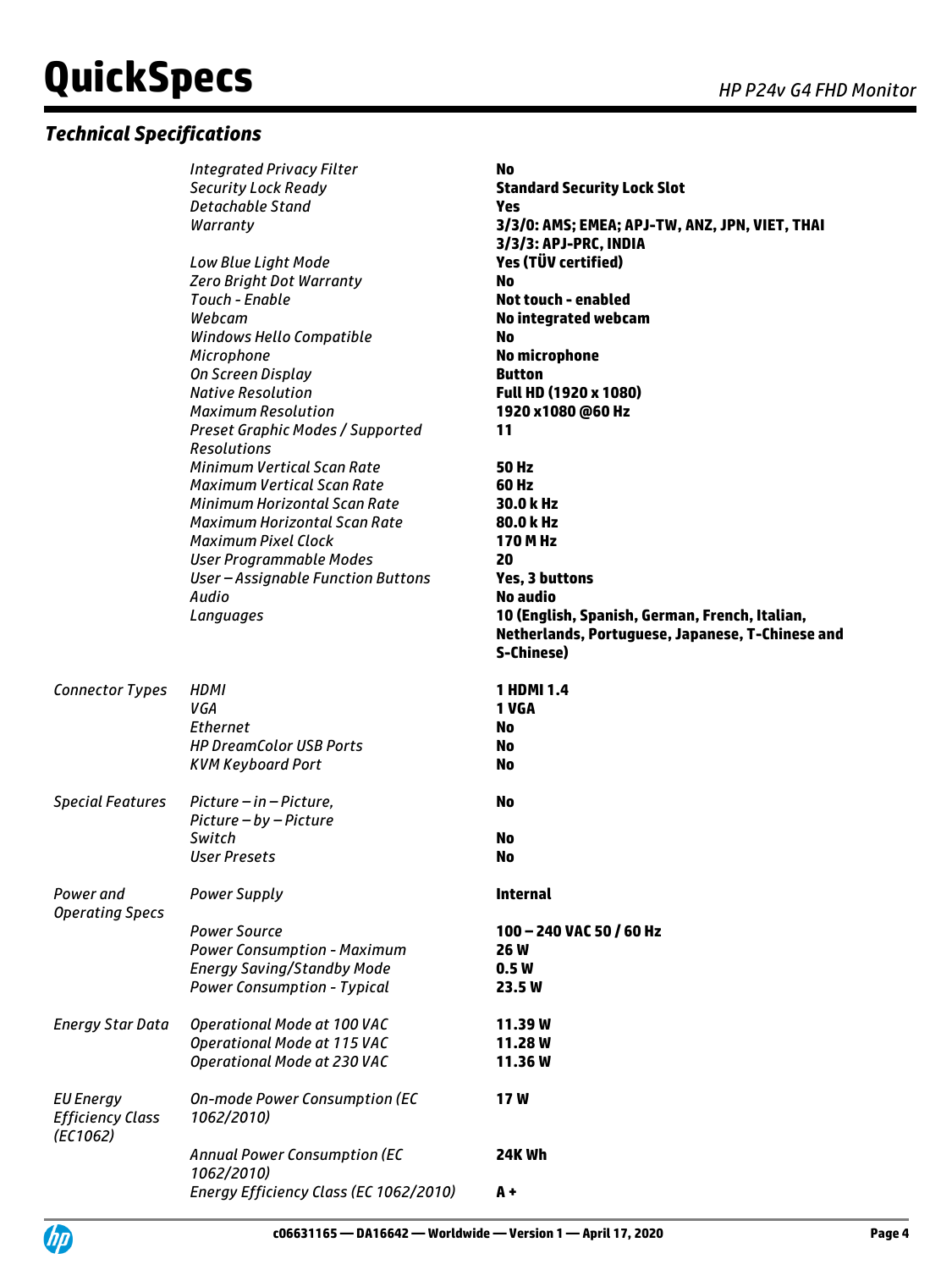## *Technical Specifications*

| <b>Operating</b><br>Conditions                         | Operating Temperature - Celsius                                                                                                   | $5^\circ$ - 35 $^\circ$ C                                                                                                                                                                                                                                                                                                                                                       |                                                   |
|--------------------------------------------------------|-----------------------------------------------------------------------------------------------------------------------------------|---------------------------------------------------------------------------------------------------------------------------------------------------------------------------------------------------------------------------------------------------------------------------------------------------------------------------------------------------------------------------------|---------------------------------------------------|
|                                                        | Operating Temperature - Fahrenheit<br>Non - operating Temperature - Celsius<br>Non - operating Temperature -<br><b>Fahrenheit</b> | $41^\circ$ - 95 $^\circ$ F<br>$-20^\circ - 60^\circ C$<br>$-4^{\circ}$ - 140 $^{\circ}$ F                                                                                                                                                                                                                                                                                       |                                                   |
|                                                        | <b>Operating Humidity</b><br><b>Non-operating Humidity</b><br><b>Operating Altitude</b><br>Non-operating Altitude                 | 20 - 80% Relative Humidity (non-condensing)<br>$5 - 95%$<br>$0 - 5,000$ m (16,400 ft.)<br>$0 - 12.192$ m (40,000 ft.)                                                                                                                                                                                                                                                           |                                                   |
| Environmental<br><b>Features</b> and<br>Certifications | Mercury-free LED display backlighting                                                                                             | Yes, Mercury-free LED backlights                                                                                                                                                                                                                                                                                                                                                |                                                   |
|                                                        | Arsenic - Free Display Glass<br><b>Agency Approvals and Certifications</b>                                                        | Yes<br><b>WW application</b><br>CE,CB,KC/KCC/e-standby/BIS/ICE/TUV-Bauart/ISO<br>9241-307/EUP Lot5/EUP<br>Lot6/cTUVus/CCC/CEL/CECP/SEPA/TCO/Energy<br>Star/PSB/ISC/EAC/UkrSEPRO/Mexico MEPS/NOM-<br>NYCE/Low Blue Light/VCCI/FCC/C-<br>tick/BSMI/Vietnam MEPS/Australian-New Zealand<br><b>MEPS/South Africa MEPS/Ukraine Energy</b><br>label/CEC/TGM/WEEE/Japan PC Green Label |                                                   |
|                                                        | Microsoft WHQL Certification<br><b>ENERGY STAR® Qualified</b><br>EPEAT <sup>®</sup> Registered                                    | Yes<br><b>Yes</b><br>Yes<br>Based on US EPEAT <sup>®</sup> registration according to IEEE<br>1680.1-2018 EPEAT®. Status varies by country. Visit<br>www.epeat.net for more information.                                                                                                                                                                                         |                                                   |
|                                                        | China Energy Label<br><b>TCO Certified</b>                                                                                        | <b>CEL Grade 2</b><br>Yes                                                                                                                                                                                                                                                                                                                                                       |                                                   |
| Contains<br><b>Recycled Plastics</b>                   | <b>Contains Recycled Plastics</b>                                                                                                 | 35% recycled ABS                                                                                                                                                                                                                                                                                                                                                                |                                                   |
| Unit<br>Product/Packag<br>e Specifications             | <b>Product Dimensions (Unpacked with</b><br>stand)<br>$(W \times D \times H)$                                                     | <b>Metric</b><br>53.96 x 18.61 x 40.5 cm                                                                                                                                                                                                                                                                                                                                        | <u>Imperial</u><br>21.2 x 7.3 x 15.9 in           |
|                                                        | <b>Product Dimensions (Packed)</b><br><b>Display Head Dimensions (Unpacked</b><br>without stand)<br>$(W \times D \times H)$       | 58.8 x 12.3 x 37.3 cm<br>53.96 x 4.76 x 32.5 cm                                                                                                                                                                                                                                                                                                                                 | 23.15 x 4.84 x 14.69 in<br>21.24 x 1.87 x 12.8 in |
|                                                        | <b>Base Area Footprint</b><br>$(w \times d)$                                                                                      | 186 x 186.11 mm                                                                                                                                                                                                                                                                                                                                                                 | $7.3 \times 7.3$ in                               |
|                                                        | <b>Bezel Measurements</b>                                                                                                         | top: NA<br>side: NA<br>bottom: 20.8 mm                                                                                                                                                                                                                                                                                                                                          | top: NA<br>side: NA<br>bottom: 0.81 in            |
|                                                        | Product Weight (Unpacked with stand)<br>Product Weight (Packed)<br>Product Weight (Head Only)                                     | 3.46 Kg<br>4.7 Kg<br>3.14 Kg                                                                                                                                                                                                                                                                                                                                                    | 7.62 lb<br>10.34 lb<br>6.9 lb                     |

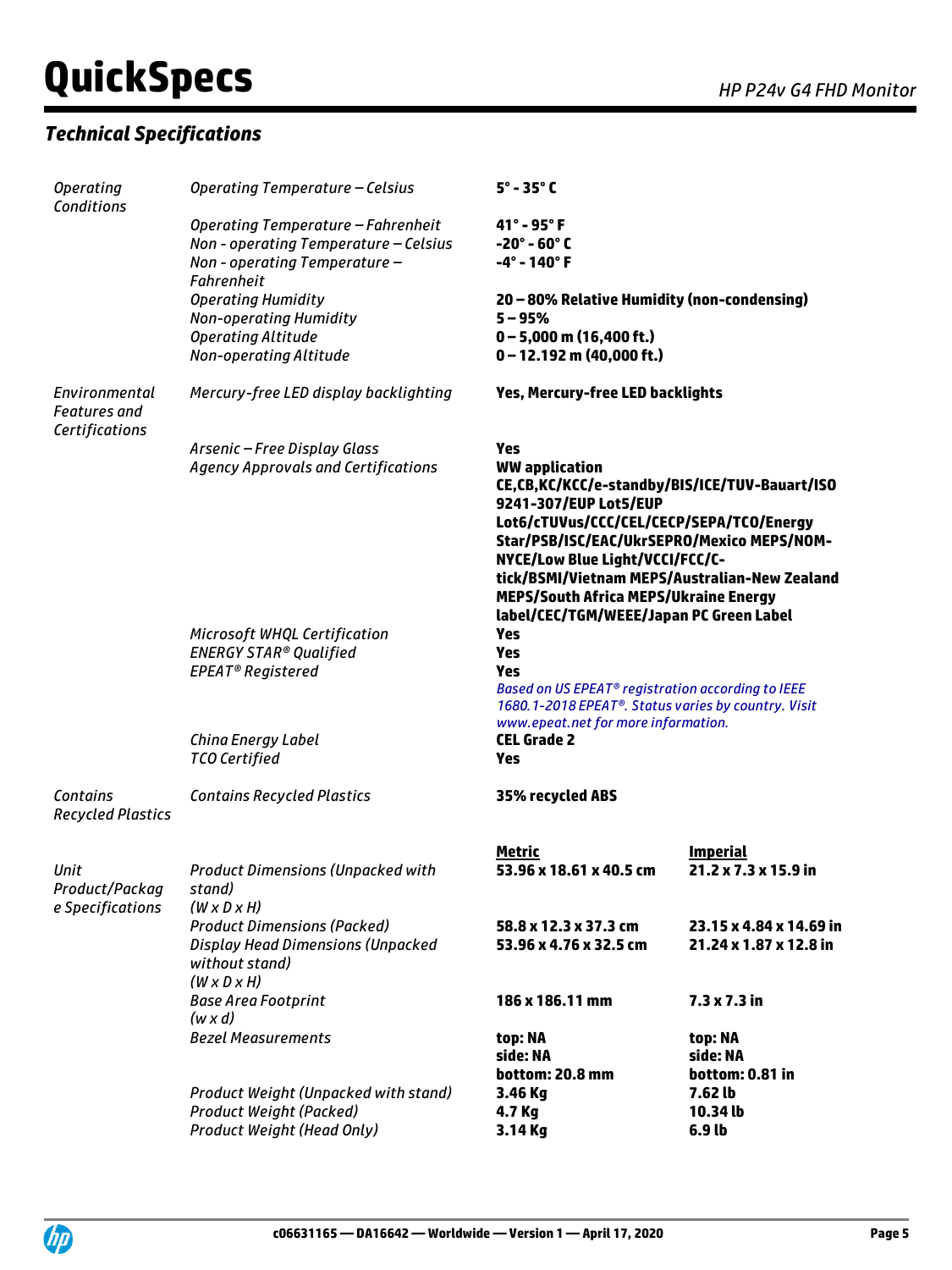### *Technical Specifications*

| What's in the<br>box?                 | What's in the box?        | AC power cord<br>VGA Cable (1.5m)<br>DOC Kit (includes Product Notice, warranty)                                                                                                                                                                                                                                                                                         |
|---------------------------------------|---------------------------|--------------------------------------------------------------------------------------------------------------------------------------------------------------------------------------------------------------------------------------------------------------------------------------------------------------------------------------------------------------------------|
| User quide /<br>Warranty<br>languages | User Guide Languages      | English, Arabic, Bahasa Indonesia, Brazilian<br>Portuguese, Czech, Danish, Dutch, Finnish, French,<br>German, Greek, Hebrew, Hungarian, Italian,<br>Japanese, Kazakh, Korean, Norwegian, Polish,<br>Portuguese (Iberian), Russian, S. Chinese, Slovak,<br>Slovenian, Spanish, Swedish, T. Chinese, Turkish,<br>Ukrainian, Lithuanian, Romanian, Bulgarian and<br>Latvian |
|                                       | <b>Warranty Languages</b> | English, Arabic, Bahasa Indonesia, Brazilian<br>Portuguese, Czech, Danish, Dutch, Finnish, French,<br>German, Greek, Hungarian, Italian, Japanese,<br>Kazakh, Korean, Norwegian, Polish, Portuguese<br>(Iberian), Russian, S. Chinese, Slovak, Slovenian,<br>Spanish, Swedish, T. Chinese, Turkish, Ukrainian,<br>Lithuanian, Romanian, Bulgarian and Latvian            |

### **Copyright © 2020 HP Development Company, L.P.**

**The information contained herein is subject to change without notice. The only warranties for HP products are set forth in the express limited warranty statements accompanying such products. Nothing herein should be construed as constituting an additional warranty. HP shall not be liable for technical or editorial errors or omissions contained herein.**

**Microsoft and Windows are registered trademarks or trademarks of Microsoft Corporation in the U.S. and/or other countries. ENERGY STAR is a registered trademark owned by the U.S. Environmental Protection Agency.**